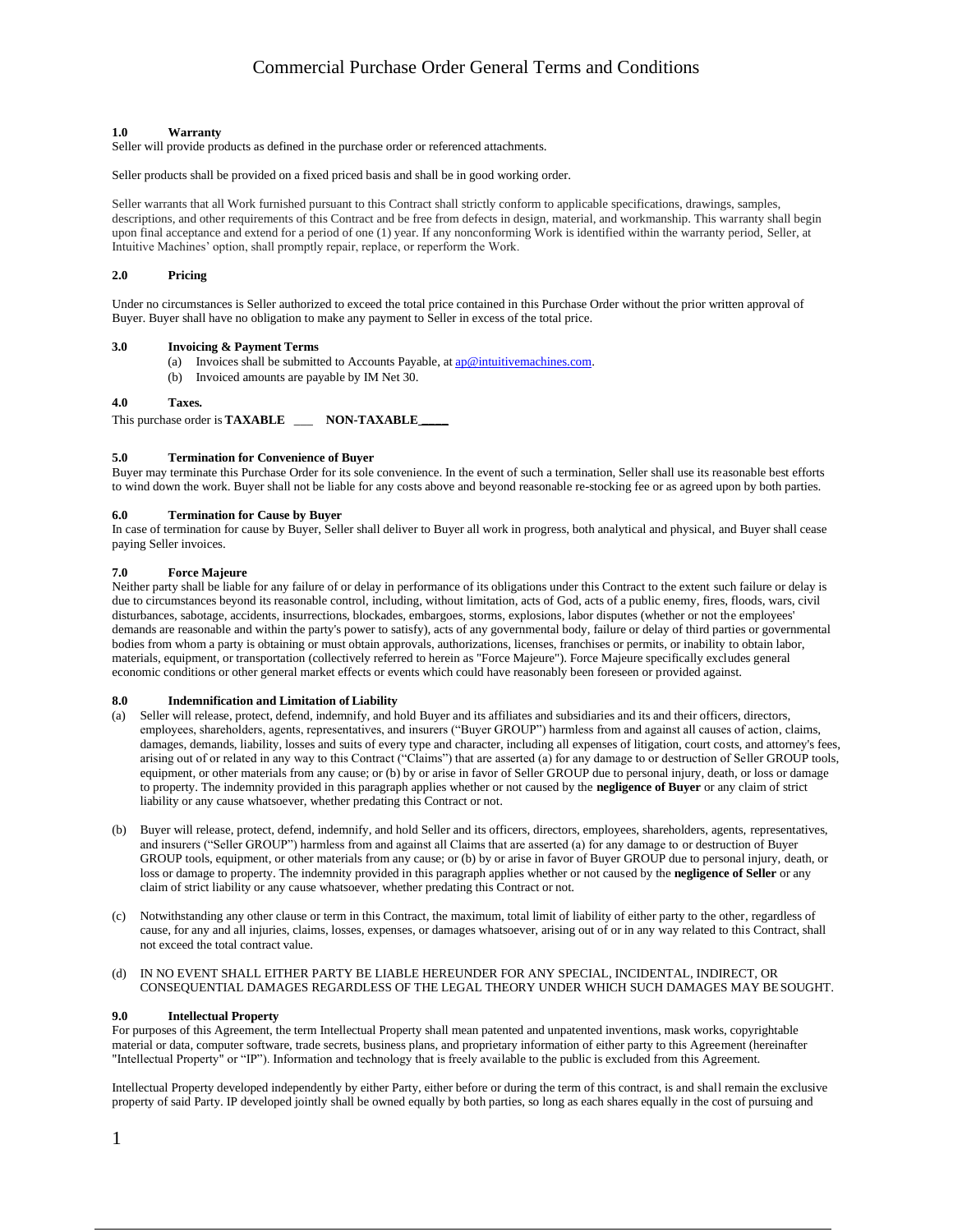maintaining IP protection appropriate for said IP. In case a Party declines to participate in sharing the costs and effort of pursuing and maintaining such shared IP, it shall quit-claim the IP in favor of the other Party, and allow the other Party exclusive ownership and control, including executing relevant required documentation assisting the other Party in transferring ownership and control.

# **10.0 Confidentiality**

All confidential information shall be disclosed and/or used only in accordance with the Nondisclosure Agreement, if applicable this shall be called out on the PO.

# **11.0 Disputes**

The Parties agree to enter into good faith negotiations at the senior leadership level to resolve any dispute. Both parties agree to negotiate in good faith to reach a mutually agreeable settlement within a reasonable amount of time. If a dispute arises out of or relates to this contract, or the breach thereof, and if the dispute cannot be settled through negotiation, the parties agree first to try in good faith to settle the dispute by mediation administered by the American Arbitration Association ("AAA") under its Commercial Mediation Procedures, before resorting to arbitration. The parties will share the cost of mediation equally. If mediation does not result in the settlement of the dispute, then any dispute, controversy or claim arising out of or relating to this Contract, the relationship resulting in or from this Contract, or breach of any duties hereunder, will be settled by Arbitration in accordance with the Commercial Arbitration Rules of the U. S. Arbitration & Mediation, Midwest ("USA&M") or the American Arbitration Association ("AAA"). All hearings will be held in Houston, Texas before a three-person arbitration panel made up of neutral individuals with no ties to either party. A judgment upon the award rendered by the Arbitrator shall be entered in a Court with competent jurisdiction. The Federal Arbitration Act (Title 9 U.S. Code Section 1 et. seq.) shall govern all arbitration and confirmation proceedings. Nothing herein will be construed to prevent any party's use of injunction, and/or any other prejudgment or provisional action or remedy. Any such action or remedy will not waive the moving party's right to compel arbitration of any dispute.

# **12. Export Control Compliance**

The subject technology of this Contract (together including data, services, hardware, and software provided hereunder) may be controlled for export purposes under the International Traffic in Arms Regulations (ITAR) controlled by the U.S. Department of State or the Export Administration Regulations ("EAR") controlled by the U.S. Department of Commerce. ITAR controlled technology may not be exported without prior written authorization and certain EAR technology requires a prior license depending upon its categorization, destination, end-user, and enduse. Exports or re-exports of any U.S. technology to any destination under U.S. sanction or embargo are forbidden.

Access to certain technology ("Controlled Technology") by Foreign Persons (working legally in the U.S.) may require an export license if the Controlled Technology would require a license prior to delivery to the Foreign Person's country of origin. Seller is bound by U.S. export statutes and regulations and shall comply with all U.S. export laws. Seller shall have full responsibility for obtaining any export licenses or authorization required to fulfill its obligations under this contract.

# **13.0 Governing Law, Venue, and Interpretation**

This contract shall be governed, construed, and enforced in accordance with the laws of the State of Texas without regard to its conflict of laws rules. The parties expressly agree that the sole jurisdiction and venue for any litigation arising from or related in any way to the Contract will be the state district courts located in Houston, Harris County, Texas.

The captions and headings used in this Contract are solely for the convenience of the Parties, and the text of the Contract shall govern in the event of any conflict or ambiguity. Each party has read and agreed to the specific language of this Contract; therefore, no conflict, ambiguity, or doubtful interpretation shall be construed against the drafter.

# **14.0 Severability and Non-Waiver of Rights**

If any covenant, agreement, term, or provision of this Contract shall be deemed invalid or unenforceable, the remainder of this Contract shall not be affected, and each remaining covenant, agreement, term, or provision of this Contract shall be valid and enforceable.

The failure of either Party to insist upon performance of any provision of this Contract, or to exercise any right, remedy or option provided herein, shall neither be construed as a waiver of the right to assert any of the same or to rely on any such terms or conditions at any time thereafter, nor in any way affect the validity of this Contract.

# **15.0 The Entire Agreement**

This Purchase Order and including all attachments, exhibits, appendix, etc. constitutes the entire agreement between the Parties, superseding any prior agreements, policies, understandings, representations, and warranties, oral or written, between the Parties on this subject; and there are no conditions affecting this Purchase Order that are not expressed herein.